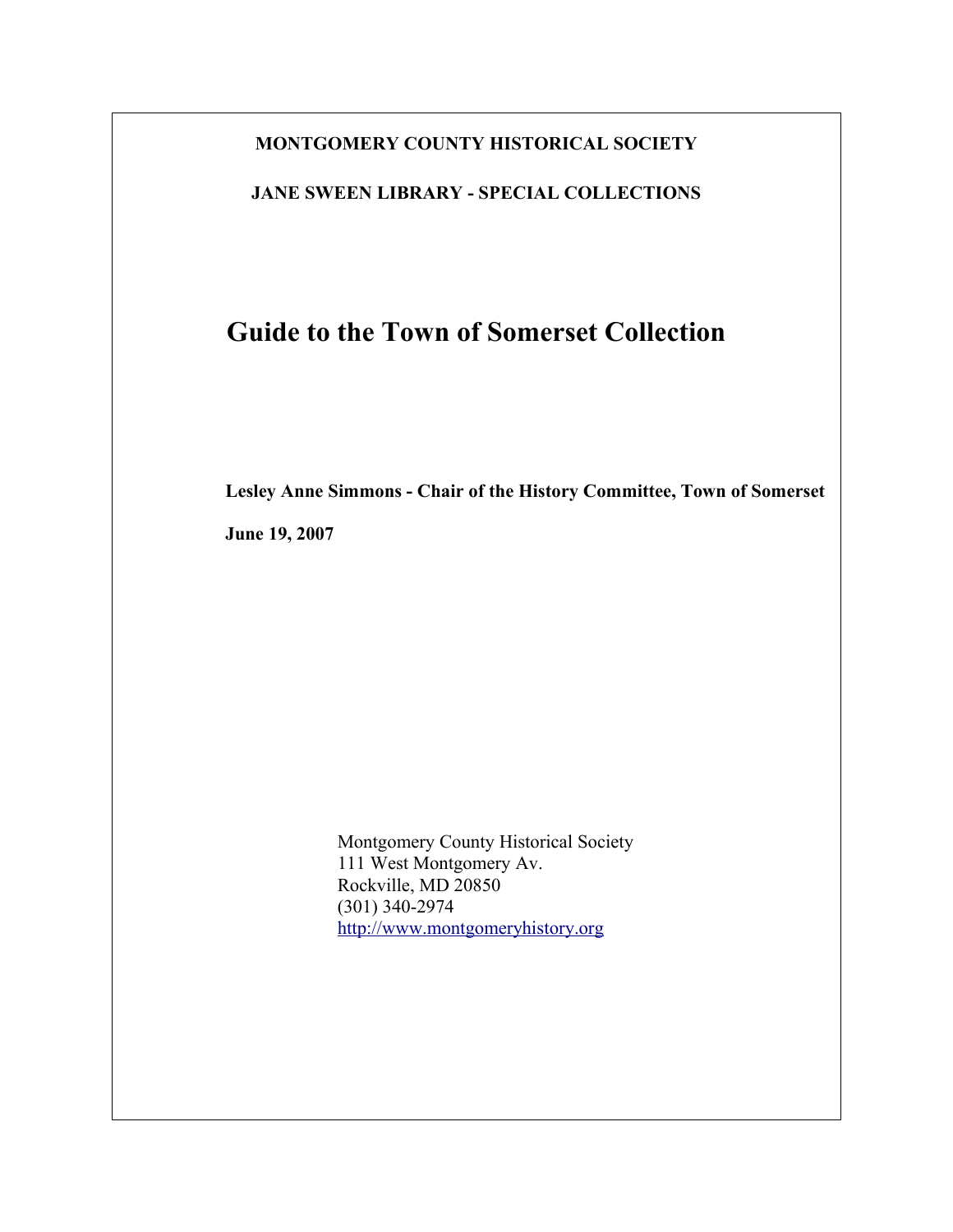# **GUIDE TO THE TOWN OF SOMERSET COLLECTION**

| <b>Collection Name:</b>    |                                                                                                                                          | Town of Somerset Collection                         |  |
|----------------------------|------------------------------------------------------------------------------------------------------------------------------------------|-----------------------------------------------------|--|
| <b>Collection Type:</b>    |                                                                                                                                          | <b>Communities and Municipalities</b>               |  |
| <b>Location:</b>           |                                                                                                                                          | Sween Library, Montgomery County Historical Society |  |
|                            |                                                                                                                                          | 142 West Middle Ln.                                 |  |
|                            |                                                                                                                                          | Rockville MD 20850, USA                             |  |
| Size:                      |                                                                                                                                          | 1 c.f. in 2 document boxes                          |  |
| Dates:                     |                                                                                                                                          | 1890 - 2006                                         |  |
| <b>Finding Aid Author:</b> |                                                                                                                                          | Lesley Anne Simmons                                 |  |
| Date:                      |                                                                                                                                          | June 17 2007                                        |  |
| Abstract:                  | The Town of Somerset Collection is an artificial collection of<br>photographs, brochures, maps, research notes, records, press clippings |                                                     |  |

and memorabilia documenting the Town of Somerset, in Montgomery County, Maryland. The collection was originally created by Mrs. Dorothy O'Brien, first Town Historian, and additional material has been added.

# **Table of Contents**

# **Historical Notes**

The Town of Somerset is a municipality of some 400 homes, first settled in the mid-1890s and incorporated in 1906. Today the Town government consists of an elected Mayor, five elected Town Council members, a Town Clerk, and several maintenance personnel. Developed by five scientists who all worked for the United States Department of Agriculture (USDA), Somerset was one of the early trolley suburbs of the District of Columbia.

The five USDA scientists who purchased Somerset Heights in 1890 were Dr. Harvey W. Wiley, Dr. Charles A. Crampton, Dr. Daniel E. Salmon, Miles Fuller and Horace Horton. Each built a home, subdivided the remaining lots and built on them for speculation. Mr.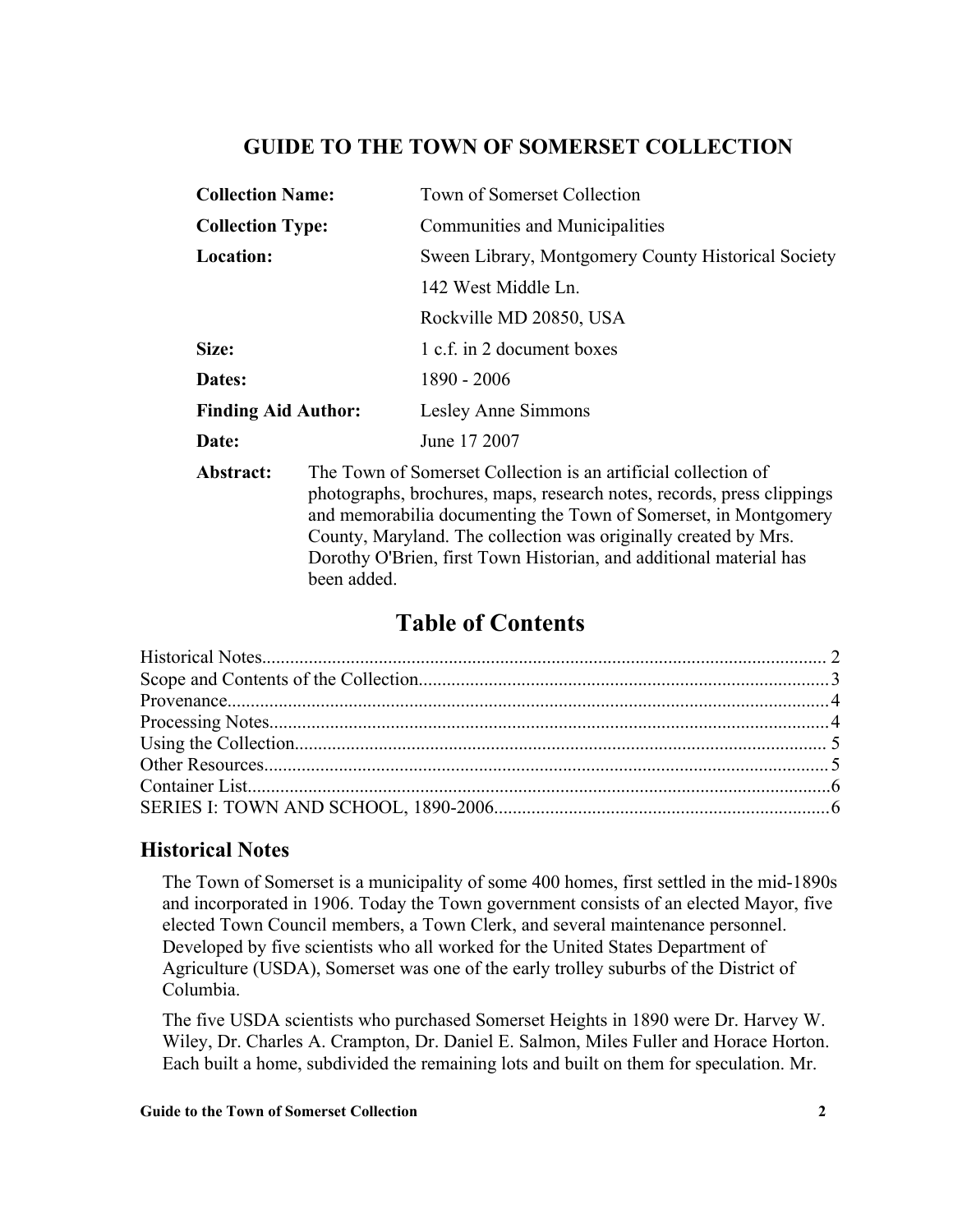Horton's interests were soon assumed by Dr. E. A. deSweinitz. By 1905, thirty-five families were living in the community and a Citizens Association petitioned the Maryland Legislature for municipal powers. The Charter was issued in 1906, and on April 5, the community of Somerset Heights and some surrounding farms and land was incorporated as the Town of Somerset.

Women played an important role in Somerset throughout its history. The first woman's club was organized in 1902 and called the Wednesday Club. By 1916 the Somerset Woman's Club was formalized and became part of the Federation of Women's Clubs. Club members took on many civic and social causes and had significant impact on the development of the Town. The Club led the campaign to get the Somerset Elementary School built in 1928. The Somerset Elementary School building was added to in 1949, 1951 and 1958, and was demolished and rebuilt in 2004. It has become one of the most respected and successful elementary schools in the County. The Women's Club disbanded in 1980.

From 1950 to 1960 the Town's population quadrupled to 1,444 residents as fields and woodland were developed with new California-style bungalows and split level homes. One of the Town's most controversial periods ran from the 1960s through the 1980s when a parcel of land, known as the Bergdoll Tract, was going to be developed into a mixed commercial/residential use. The fight to stop that development ultimately failed with the building of the Somerset House high-rise condominiums in the late 1980s. However, the Town won twelve acres of park land that now buffer Somerset from the high-rise condominiums of Somerset House and the Village of Friendship Heights. This park provided space for the Town swimming pool to be built. The townspeople also won a reduction in the height and density of the planned buildings. In 1988 the Town de-annexed eighteen acres on which the first of three high rise condominium towers was being erected. The extant residents of Somerset, all of whom lived in single family residences, feared that condominium residents would outnumber the single families and take over the Town government to pursue their own priorities.

Town residents have celebrated their history throughout the years with festivities, including for its Diamond Jubilee,  $80<sup>th</sup>$ ,  $90<sup>th</sup>$  and  $100<sup>th</sup>$  anniversaries of incorporation as well as during the United States Bicentennial celebrations.

### **Scope and Contents of the Collection**

The collection consists of photographs, newspaper clippings, deeds, records, scrapbooks, Town Journals and Directories, maps and prolific notes. The collection contains original documents from as early as 1890, including the promotional brochure for the soon-to-bedeveloped suburb, early tax records, and the original Papers of Incorporation of the Somerset Heights Water and Power Company. The collection also contains copies of land patents and surveys of "Friendship" dating from 1711 and 1713. Newspaper clippings include obituaries of Somerset residents, events in the development of the town, and extensive coverage of the opposition to the development of the Bergdoll Tract and subsequent de-annexation of the Somerset House property.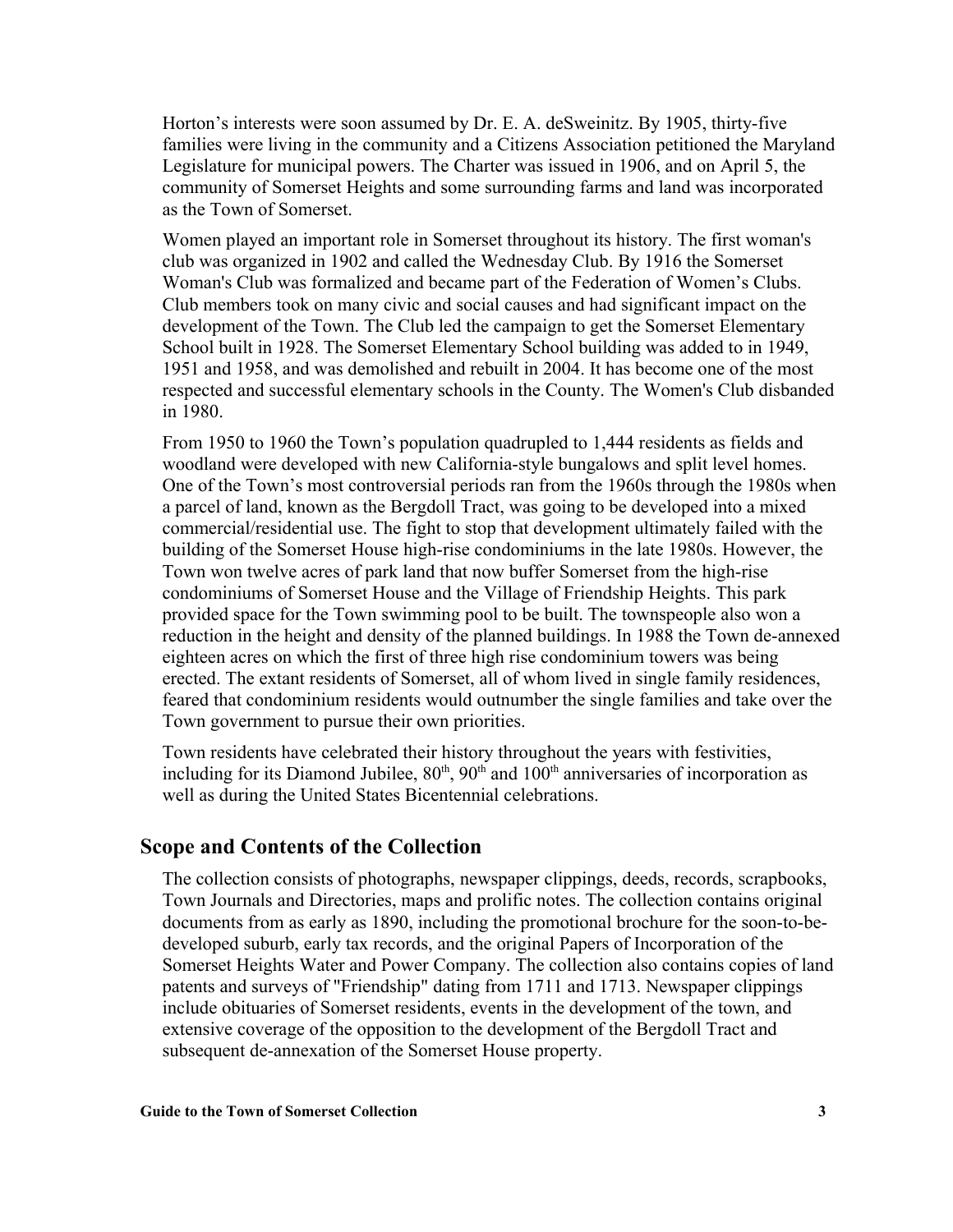The collection was created and maintained by Mrs. Dorothy O'Brien, and many of the items include her handwritten notes. Dorothy and Joe O'Brien moved into Somerset in 1946, with their two children. In the course of her residence she was a member of the Somerset Town Council, a member and two-term president of the Somerset Woman's Club, and the first Town historian. Throughout her residence in Somerset, she collected memorabilia, photographs, maps and other documents, and recorded memories of the residents. In 1956, Dorothy wrote a history of the Town, sponsored by the Somerset Woman's Club and the Town Council, to help celebrate the Town's  $50<sup>th</sup>$  year of incorporation. In 1976, as part of the Bicentennial events, Dorothy and Joan Weiss conducted further research and collected additional material by correspondence and personal interviews with town residents. The result of this work was an exhibit about the Town's history, that was shown at the Somerset Elementary School, and also at Montgomery Mall. In 1977, Dorothy and Helen Jaszi wrote an updated history of Somerset, published in *The Montgomery County* Story. She continued to maintain the collection until she moved away from Somerset in 1979.

Dorothy O'Brien died in 1994 at age 86.

The collection is divided into two series. Series I - "Town and School, 1890-2006" contains photographs, documents, newspaper clippings, and other materials that document the history of the Town, the residents, the homes, and the Somerset Elementary School. Series II - "Somerset Women's Club, 1916-1980" contains minutes, reports, membership lists, and other records of the Club. This series also contains copies of material that is kept in the Somerset Town Hall archives.

### **Provenance**

The collection was developed, maintained, and held by Dorothy O'Brien until 1979, when she donated the collection to the Montgomery County Historical Society (MCHS). She sent several subsequent items to MCHS that were added to the collection. Several other materials about the Town might have been added to the collection from 1979 to 2006 by MCHS staff or Somerset residents. Copies of documents from the Somerset Woman's Club dated 1959-1977 and several items celebrating the Town's Centennial were added to the collection in 2007 by Lesley Anne Simmons. The original records of the Somerset Woman's Club are housed in the Town of Somerset archives.

### **Processing Notes**

The collection given to MCHS comprised of a set of envelopes and file folders was stored in a box and accordian file until 2006, when it was processed by Lesley Anne Simmons. All rusted fasteners were removed, sometimes replaced with plastic fasteners, or simply identified as being together by page numbering or wrapping with a sheet of archival paper. The documents were refoldered, wherever possible to reflect Mrs. O'Brien's original order and organization scheme. In some cases, loose material that had no apparent arrangement were rearranged with similar materials. Newspaper clippings were photocopied onto archival paper and the originals discarded. Scrapbook pages were separated with archival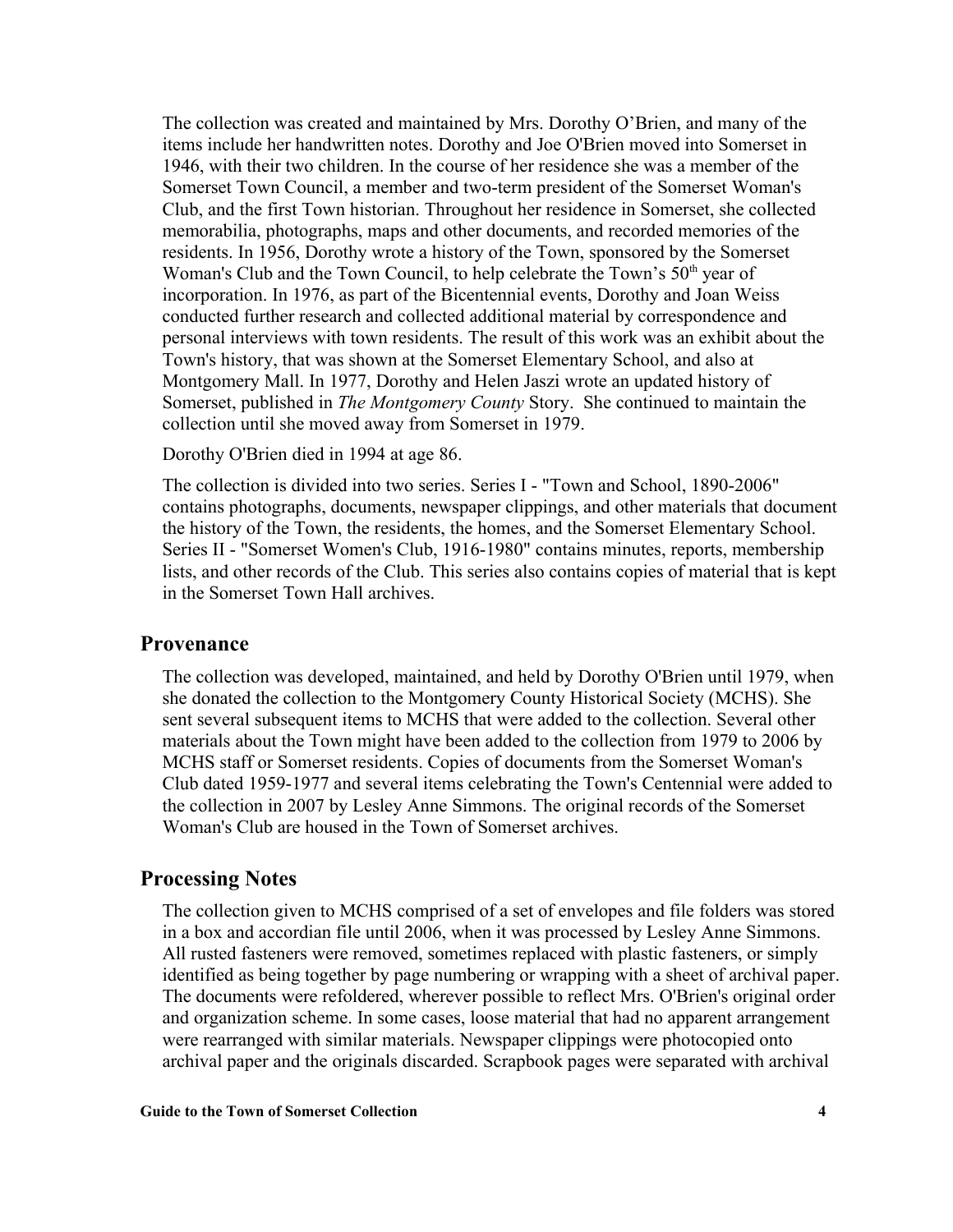paper. Loose photographs were inserted into archival protective sleeves. Newspaper clippings are organized chronologically by date and obituaries, alphabetically, by last name. A few older items in fragile condition were photographed digitally and the originals marked "restricted".

### **Using the Collection**

The Town of Somerset collection is available to researchers at the Jane Sween Library of the Montgomery County Historical Society. Directions to the library and hours of operation are available online at [http://www.montgomeryhistory.org.](http://www.montgomeryhistory.org/) There are no restrictions on using the collection, other than several original documents that are too fragile to handle. Digital images of the restricted documents will be made available on request. Photocopies and/or camera reproduction of materials in the collection for personal and research use is at the discretion of the librarian/archivist, based on condition of the item in question. Reproduction of materials for publication will require advanced permission from MCHS, and copyright clearance will be the responsibility of the researcher. MCHS does not hold copyright for any materials in the collection.

In order to make the collection available to patrons, MCHS recommends an advance request by telephone to use the collection. On weekdays, a telephone call one hour in advance of the desired time of access to the collection is sufficient. For weekend access to the collection, an advance request call must be received at MCHS by 2:00 PM on the preceding Friday. The collection will not be available on weekends without an advance request.

### **Other Resources**

Town of Somerset Website -<http://townofsomerset.com/>

"The Town of Somerset" by Dorothy O'Brien and Helen H. Jaszi. *The Montgomery County Story*, vol. 20, no. 2, Winter 1977 (Rockville, MD: Montgomery County Historical Society).

*Somerset - One Hundred Years a Town* by Lesley Anne Simmons with Donna Kathleen Hannan (Charlestown, SC: Arcadia Publishing, 2005).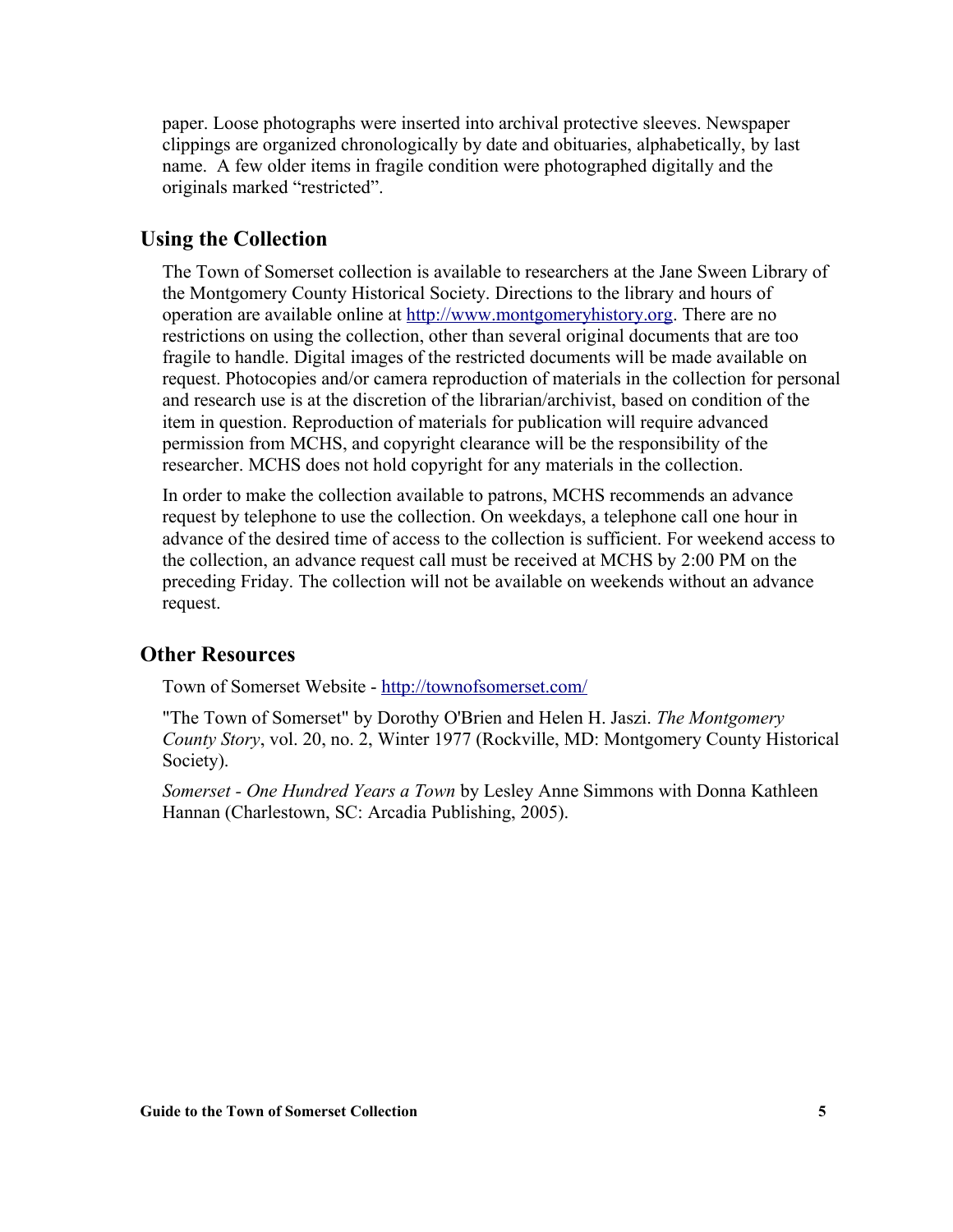#### **Container List**

#### **BOX 1**

### **SERIES I: TOWN AND SCHOOL, 1890-2006**

- Somerset Heights Land Co. Booklet produced by Somerset Heights Land Company, 1890 [Restricted]
- Original Papers of Incorporation of the Somerset Heights Water and Power Company, 1902

Original Tax Records, 1910 Includes Dorothy O'Brien's notes, 1964

- Correspondence to Dorothy O'Brien about Memories of Somerset, 1956, 1976
- Research Papers, 1711-1906

Contains copies of: First Survey of "Friendship", 1711; Original patents of "Friendship", 1713; Act to Incorporate Town of Somerset, 1906; Section of Bethesda District No. 7 Map, 1878.

Research Papers, 1888-1889

Contains: Copies of deeds assembling land; Dorothy O'Brien's notes on original land purchase and early history.

Research Papers, n.d.

Contains: Copies of deeds of early Somerset houses; Dorothy O'Brien's research notes and title searches on early houses.

- Cast of "A Country School" from the "Spirit of Montgomery County," 1928 Contains 3 photographic prints.
- Early Somerset Photographs from Mrs. Edwin Reynolds, 1907,1913,1922,1976, n.d.

Contains: 17 photographic prints, 3 negative strips; Related correspondence.

- Early Photographs of Warwick Place Children from Mrs. Edwin Reynolds, 1906- 1909, n.d Contains: 5 photographic prints; Related correspondence.
- The Crampton House (4805 Dorset Avenue) and Crampton Family, Mrs. O'Brien's Notes on Photographs 1893, 1935(?), 1984 Contains: 3 photographic prints; 2 negatives.
- Frank Garfield, 1977 Contains: 4 photographic prints.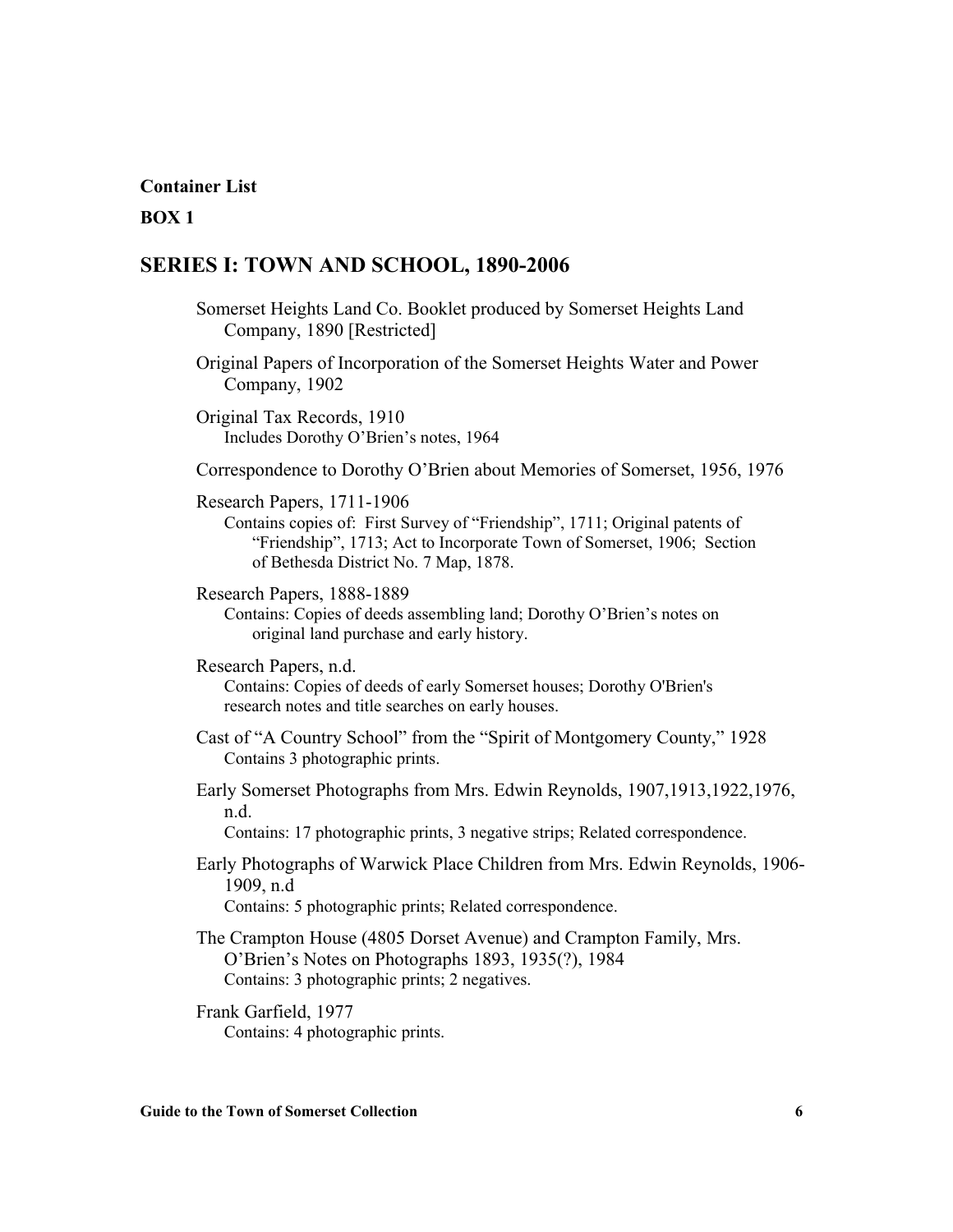Mayors of the Town of Somerset, 1906-1975 Contains 10 photographic prints, with Dorothy O'Brien's Notes. See Appendix 1 for a name index of Mayors. Town Elections 1986, 1988 Contains: Candidate flyers; Correspondence; Press clippings. Town of Somerset Charters, 1930, 1959, 1965 Town of Somerset Official Journals, 1937-1982 Contains 12 issues. Incomplete coverage of the date range. Town of Somerset Telephone Directories, 1963-1981 Contains 8 directories. Incomplete coverage of the date range. Town Histories, 1956, 1977 Contains copies of the following documents "History and Government," 1956 "The Town of Somerset, Maryland" by Dorothy O'Brien and Helen H. Jaszi, 1977. Somerset Heritage Exhibit, Scrapbook compiled by Joan Weiss, 1976

Diamond Jubilee, 1981

House Tours, 1980-1996

Contains programs and/or correspondence about the following events: Somerset House Tour, 1980 Maryland House and Garden Pilgrimage, 1986 80th Birthday Celebration and "Town Walk," [1986] 90th Birthday Garden Tour, [1996]

Somerset Centennial Celebration, 2006

#### Maps

Contains the following items:

Map of Somerset, 1947, annotated by Dorothy O'Brien with the names of property owners in 1911 and 1912 Plat of Survey "Gift" and "Option" to Town of Somerset, 1963 Site Development Plan of Somerset Park, 1964 Map of Chevy Chase, including Somerset, n.d.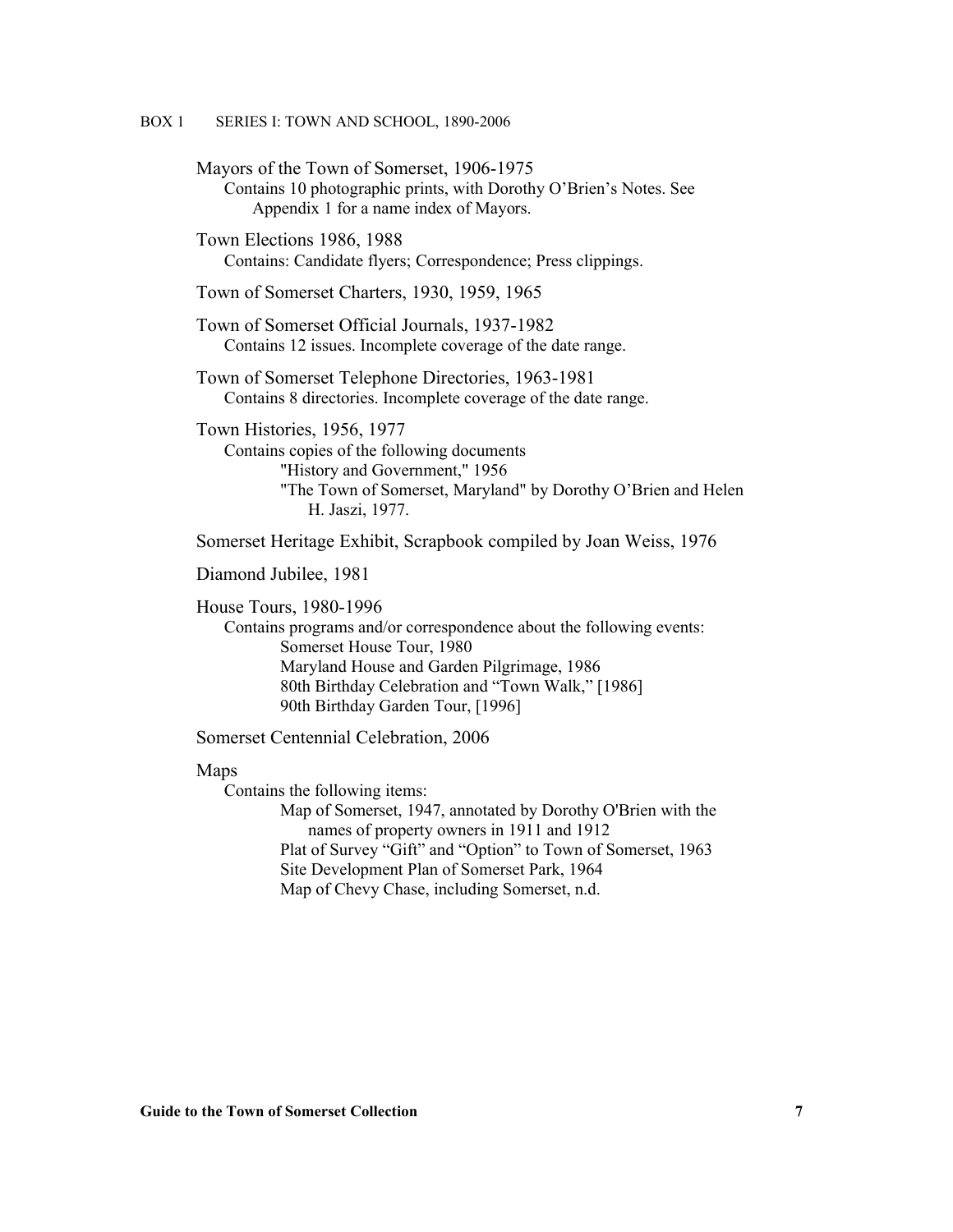BOX 2 SERIES I: TOWN AND SCHOOL, 1890-2006

#### BOX 2

|  |  |  | Mrs. Jesse (Rebecca) Swigart's Diary, 1920-1956 |  |
|--|--|--|-------------------------------------------------|--|
|--|--|--|-------------------------------------------------|--|

- A scrapbook that documents the Somerset Woman's Club including event invitations, programs, special event documents, and press clippings. The scrapbook itself is restricted due to condition. Digital images of the scrapbook pages are available.
- Press Clippings, Obituaries, 1962-1988, 2007 Press clippings of obituaries of residents of Somerset. See Appendix 2 for a name index to this folder.
- Press Clippings, General
- Press Clippings, Somerset Residents See Appendix 3 for a name index to this folder.
- Press Clippings, Zoning and Development Issues, 1954-1984 See Appendix 4 for an article title index to this folder.
- Press Clippings, Zoning and Development: Bergdoll/Somerset House, 1985-1988 See Appendix 5 for an article title index to this folder.
- "The Boundary Monuments of the District of Columbia" by Marcus Baker, 1897
- Old Bethesda by Doree Germaine Holman and Bethesda Not So Old by Gertrude D. Bradley, 1956

Contains one volume that is a reprint of the two books.

Somerset School 1928-1988

#### **SERIES II: Somerset Woman's Club, 1922-1977**

Somerset Woman's Club, 1923-1965

Contains a list of Club Presidents, photographs of Club Presidents, and miscellaneous correspondence. See Appendix 6 for a name index.

Somerset Woman's Club, 1916-1923

Contains Club By-Laws, a list of charter members, minutes from meetings, press clippings, a list of officers, and an account of the Woman's Club, ca. 1940. Some items include annotations and notes by Dorothy O'Brien.

Somerset Woman's Club, 1924-1959

Contains minutes for 1924, 1925, 1955, 1956, and 1957; treasurer's reports for 1950; reports for 1934-37, 1939, and 1940; member lists ca. 1960, 1964; By-Laws, May 1949 and 1960; notes, 1925; resolutions, 1935, 1959; Correspondence regarding Zoning Amendment petitions, 1957; Correspondence regarding Security Storage, 1957; Correspondence regarding Zoning, 1959.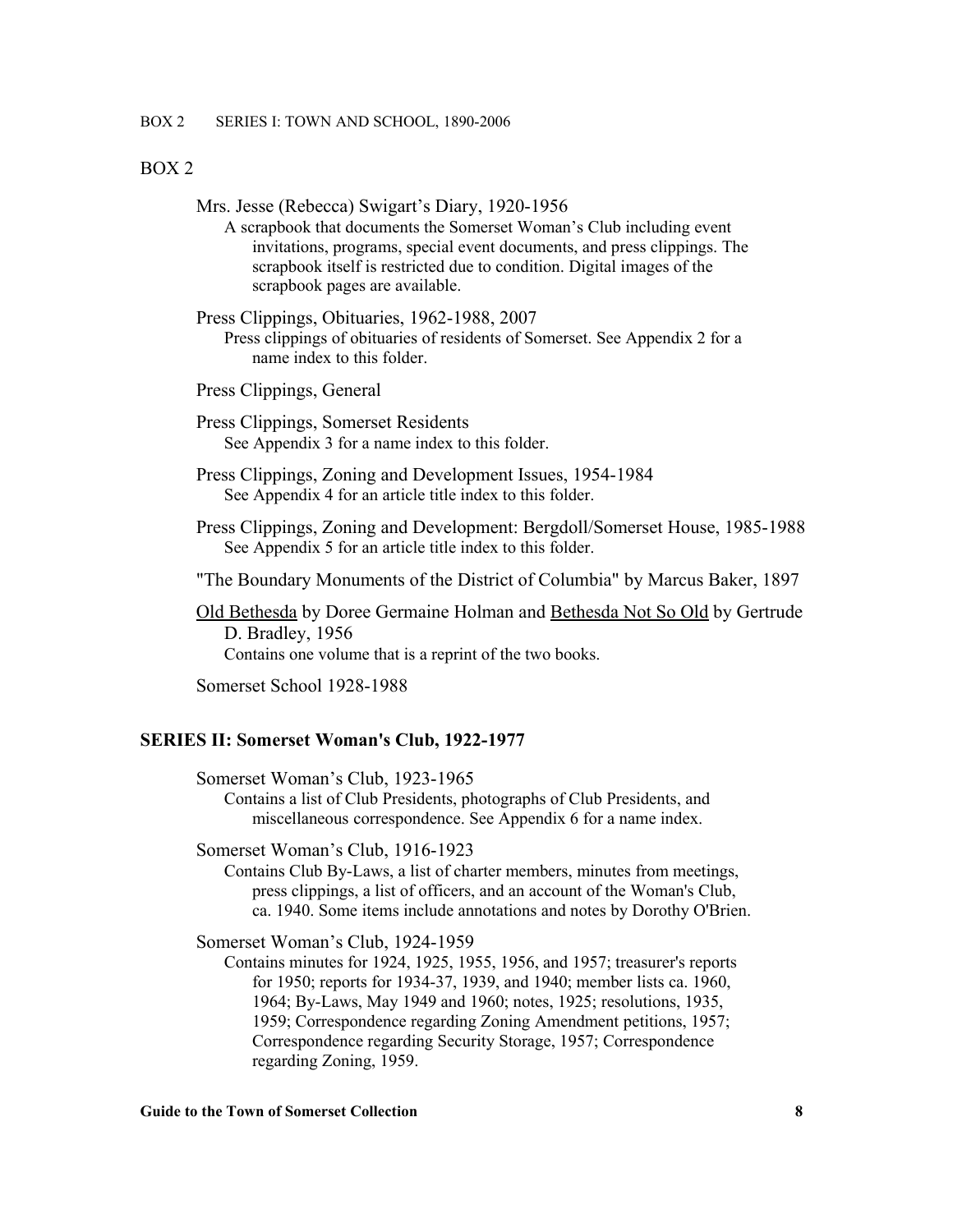BOX 2 SERIES II: Somerset Woman's Club, 1922-1977

#### Somerset Woman's Club, 1959-1970

Copies of material held in the Somerset Town Hall Archives. Contains By-Laws, member lists, invitations, reports, budgets, minutes of meetings, programs of events and trips, correspondence.

### Somerset Woman's Club 1971-1973

Copies of material held in the Somerset Town Hall Archives. Contains By-Laws, member lists, invitations, reports, budgets, minutes of meetings, programs of events and trips, correspondence.

#### Somerset Woman's Club 1974-1977

Copies of material held in the Somerset Town Hall Archives. Contains By-Laws, member lists, invitations, reports, budgets, minutes of meetings, programs of events and trips, correspondence.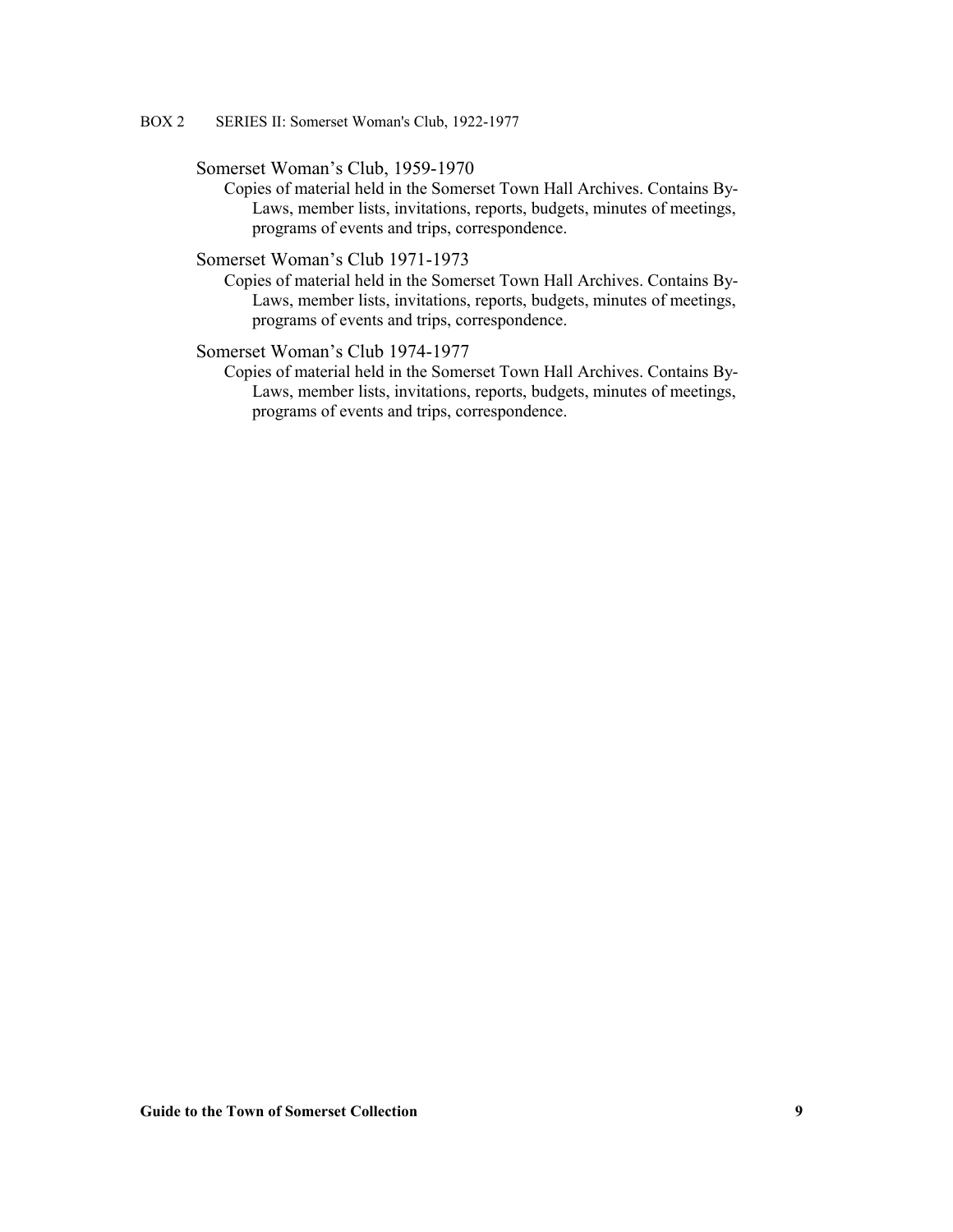### **APPENDIX 1 - Name Index to "Mayors of the Town of Somerset, 1906-1975"**

Swigart, Jesse E (1910-1912) Moore, Charles S (1916-1919 Horne, William B. (1938-1940 Stohlman, J. William (1919-1938) Day, Irving M. (1940-1954) Betts, William F. (1954-1956) Turnbull, Frederick (1956-1958) Vinton, Warren J (1958-1969) Goldberg, Jerald F (1969-1975) Behr, Walter (1975-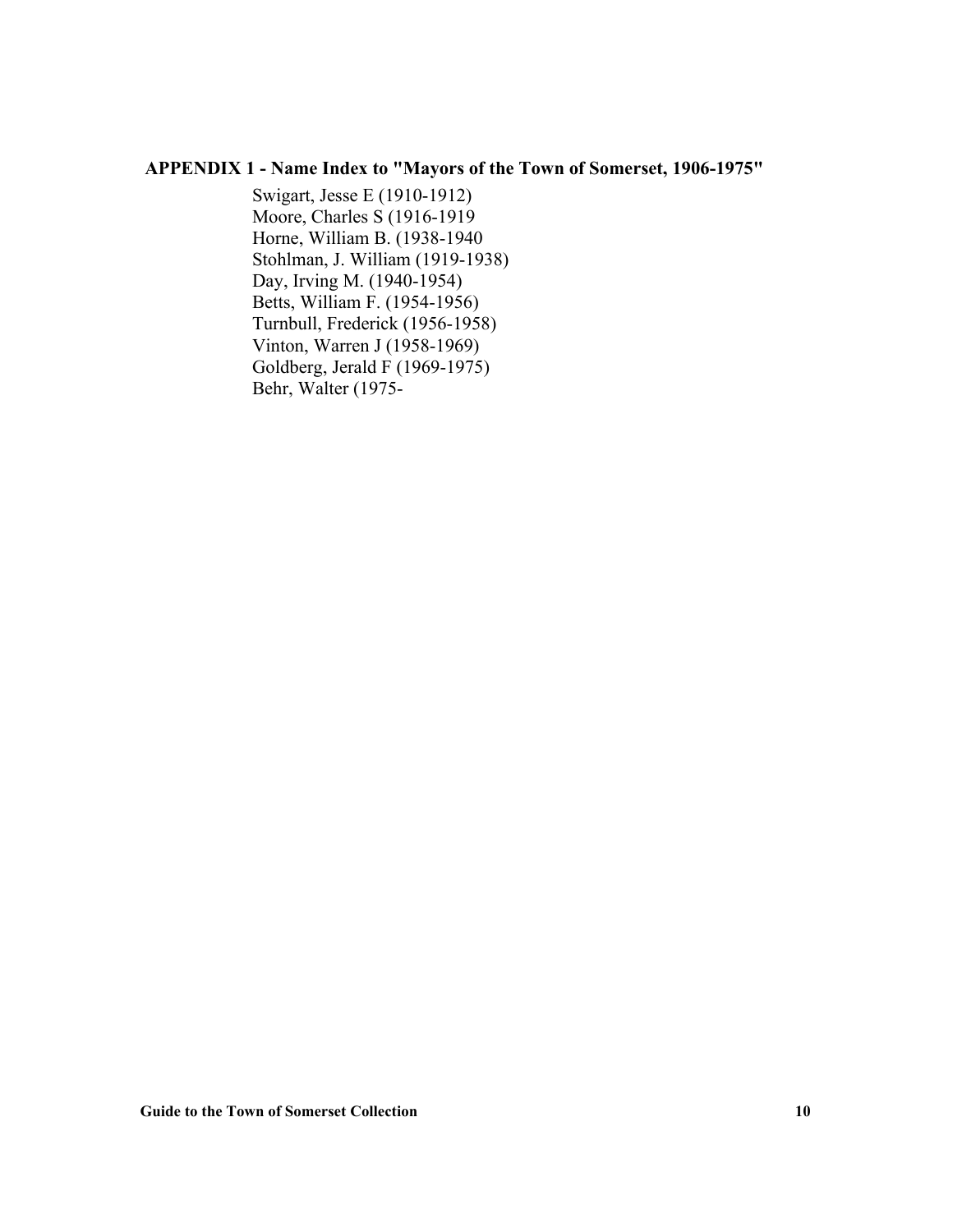### **APPENDIX 2 - Name Index to "Press Clippings, Obituaries, 1962-1988, 2007"**

Albritton, Dr. E. C. Arick, Mary C. Arnold, E Behr, L Berman, C Bouchet, C Brady, Mary R Bricker, K Capello, James Crampton, Carl, G Cremins, R Crump, Kathleen Day, Irving Downs, Bill Frankel, Jack Garfield, Marjorie, H Gibson, Kasson Gibson, Ralph Gish, Edna M Gish, Olier H Goldberg, Mayor Jerald Jaszi, Helen H. Norling, Victor Novick, Ylda Rice, Jane Prioch, David Ringland, Arthur Taliaferro, Olive S Taliaferro, Richard, N Turnbull, Mayor F.W. Vinton, Mayor W.J. Werner, August Williams, Jean H Williams, K.B.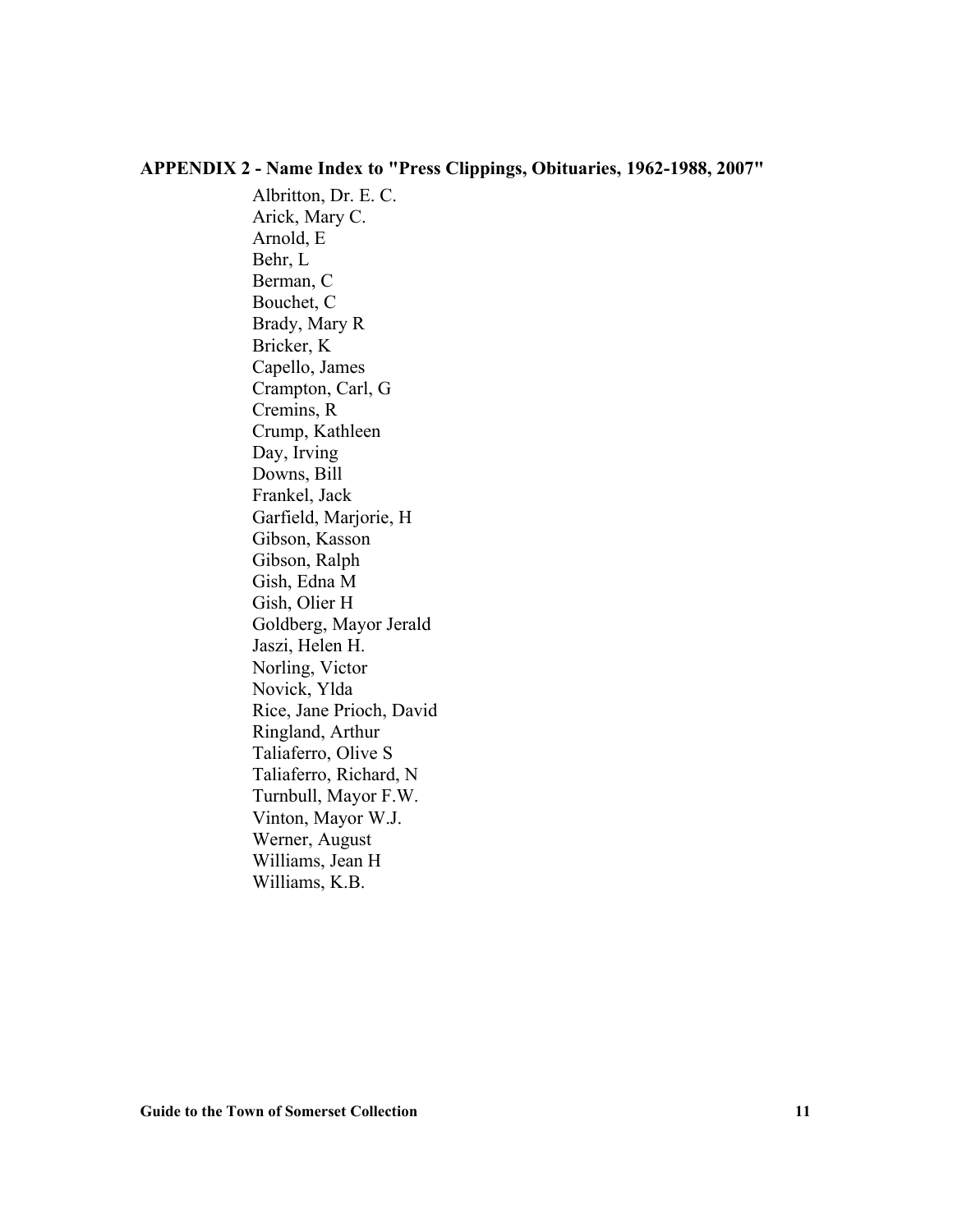## **APPENDIX 3 - Name Index to "Press Clippings, Somerset Residents"**

Brady, Father John Jaffe, Dr. Sidney Jaszi, George Maury, Margaret and Jesse Rowen, Hobart Vinton, Mary Wiley, Dr. Harvey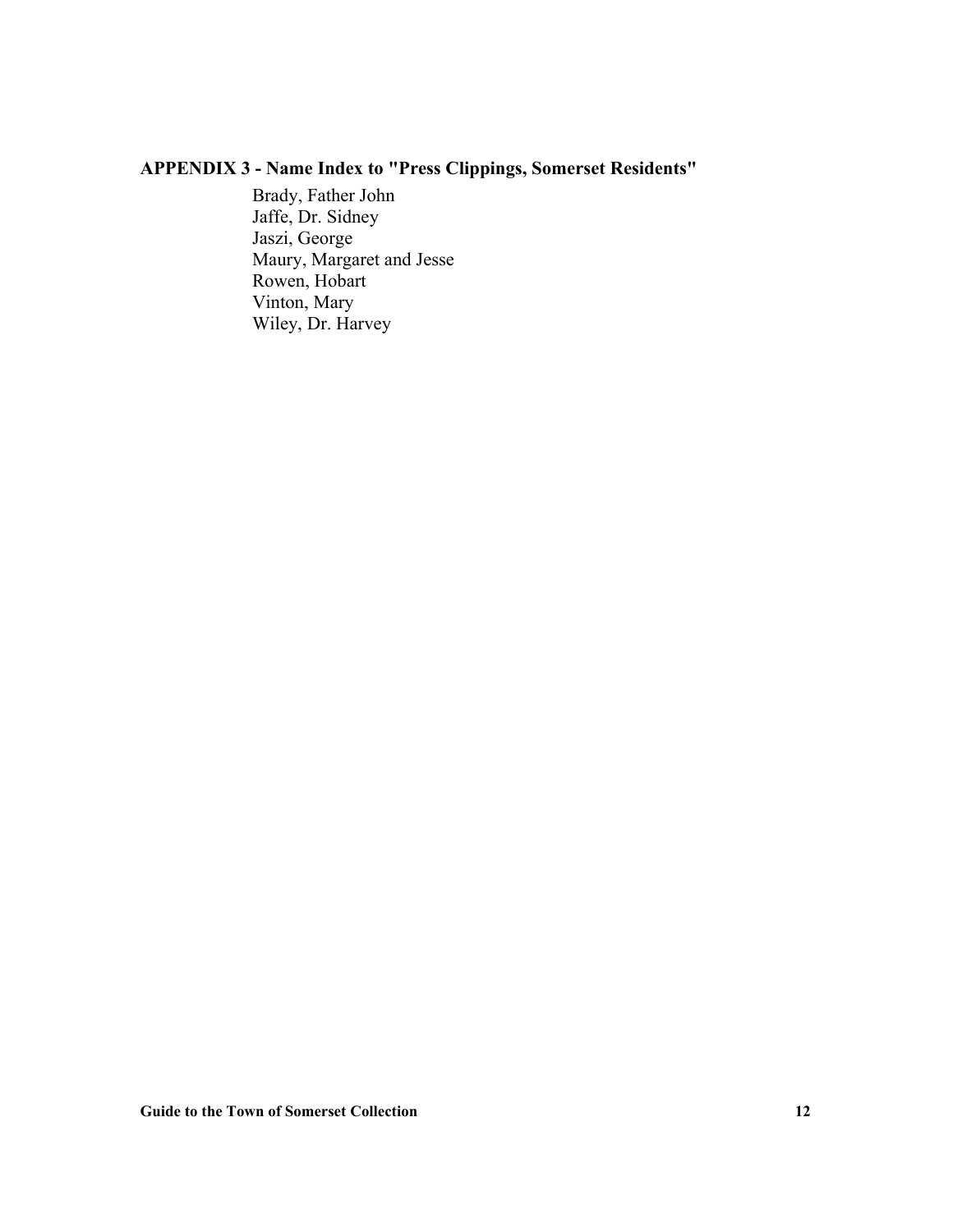### **APPENDIX 4 - Article Index to "Press Clippings, Zoning and Development Issues, 1954-1984"**

"Clinic Plan May Chart Future of Wisconsin Avenue Strip," *The Evening Star*, Mar. 24, 1954

"Rezoning Urged in Somerset Approach," *The Evening Star,* Mar. 25, 1954 "Clinic Proposal Brings Sharp Opposition," *The Evening Star*, Mar. 26, 1954

"Somerset: A Genteel Town Full of Fighters," *The Sentinel*, Jan. 29, 1976

"New Plans in Cards for Bergdoll Tract," *The Montgomery Journal*, Sep. 16, 1976

"Dorset Corp. Won't Pay Tax Bill," *The Tribune*, Sep. 24, 1976

"Somerset to Fight New Development," *The Montgomery Journal*, Mar. 10, 1977

"Condo Complex Planned For 18-Acre Bergdoll Tract," *The Washington Post*, May 2, 1981

"Somerset, Metro Feud Over Creek," *The Montgomery Journal*, Dec. 13, 1982

"Choice Tract Still Vacant After 25 Years of Battle," *The Washington Post*, Jan. 22, 1983

"Wisconsin Avenue High-Rise Approved," *The Washington Post*, Jan. 27, 1983

"The Long War by R. H. Melton," *The Washington Post*, Jan. 30, 1984

"Somerset Council Will Appeal High Rise Plan," *The Washington Post*, Feb. 23, 1984

"Dust Settling In Fight Over Bergdoll Land," *The Washington Post*, Oct. 27, 1984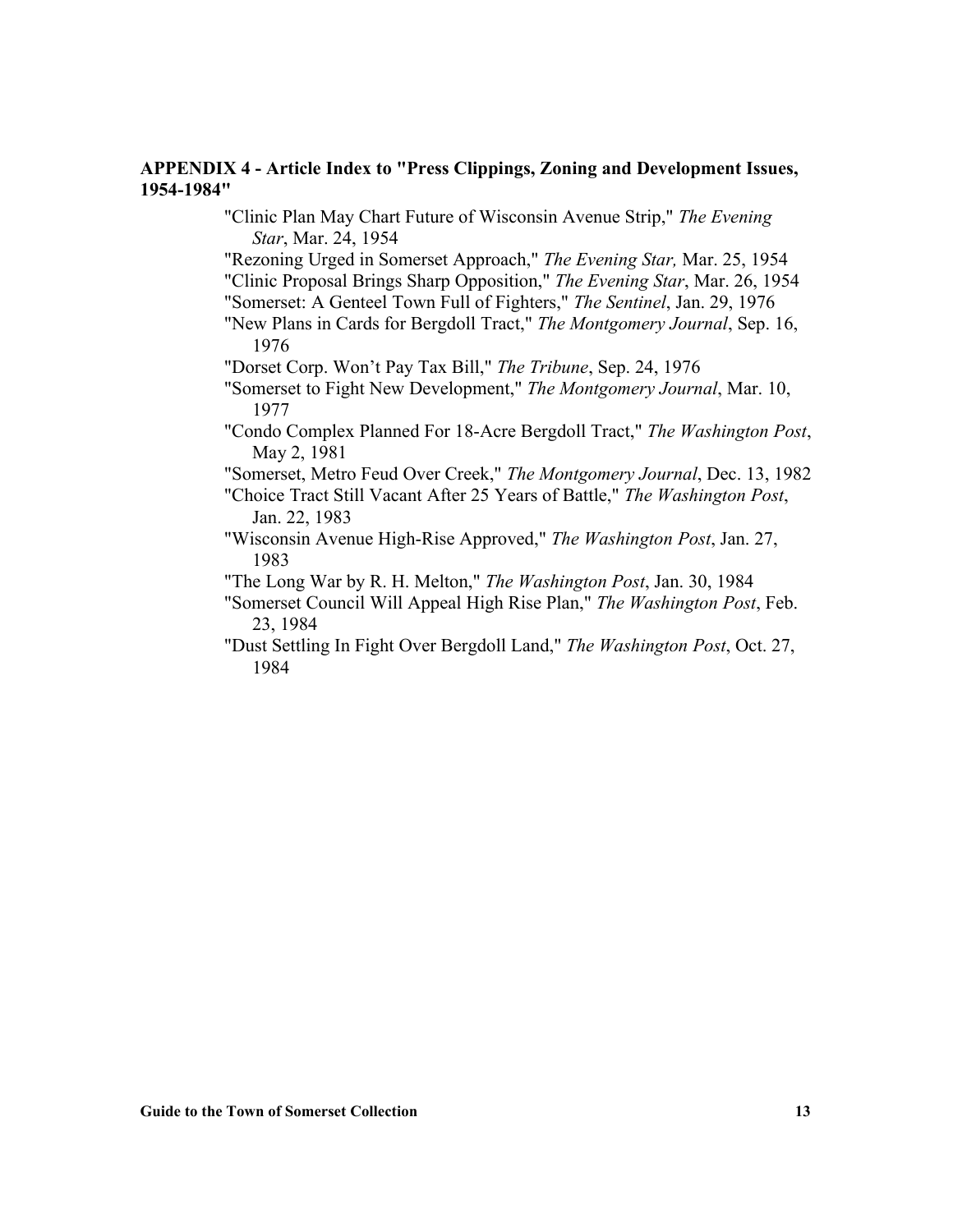### **APPENDIX 5 - Article Index to "Press Clippings, Zoning and Development: Bergdoll/Somerset House, 1985-1988"**

"Developer Clears Bergdoll Tract for High-rise Condos," *The Montgomery Journal*, Jan. 11, 1985 "Bergdoll Saga May at Last Be Near End," *The Washington Post*, Apr. 20, 1985 "Luxury Somerset House Reports Brisk Sales," 1986 "Somerset Officials May Push Planned High-rises Out of City, *The Montgomery Journal*, Apr. 8, 1986 "Somerset May De-Annex Parcel," *The Washington Post*, Apr. 19, 1986 "Somerset Condo Breaks Ground," Aug. 1, 1986 "Grand Opening," [Somerset House ad.] *The Washington Post*, Sep. 26, 1986 "Park Avenue Washington Style," [Somerset House ad.] "Somerset Residents Are Wary of New High-Rise Development," *The Washington Post*, Nov. 22, 1986 "It's the Density, Not the Price," [Letter to the Editor from Mayor Walter Behr] *The Washington Post* "A Condo in Sleepy Somerset," *The Montgomery Journal*, Feb. 2, 1987 "Chevy Chase Condo Sells Out First of Three Buildings," *The Journal*, Oct. 16, 1987 "Somerset May Dump Condo Project," *The Montgomery Journal*, Jan. 7, 1988 "Living in the Lap of Luxury and Lunacy," *The Montgomery Journal*, Jan. 8, 1988 "De-annexation Is Issue in Town of Somerset" "Somerset's Building Controversy by Beth Kaiman," *The Washington Post*, Mar. 10, 1988 "Md. Town of Somerset Expels High-Rise Project From Borders," *The Washington Post*, Mar. 22, 1988 "Somerset Shrinks Borders to Exclude High-rise," *The Montgomery Journal*, Mar. 23, 1988 "Somerset Casts Off Condo Complex," *The Washington Post*, Apr. 2, 1988 "Luxury Condos Win Price Exemption," *The Washington Post*, Apr. 30, 1988

"Ultimate Condominium Residences," [Somerset House ad.] *Regardies*, Mar. 1988